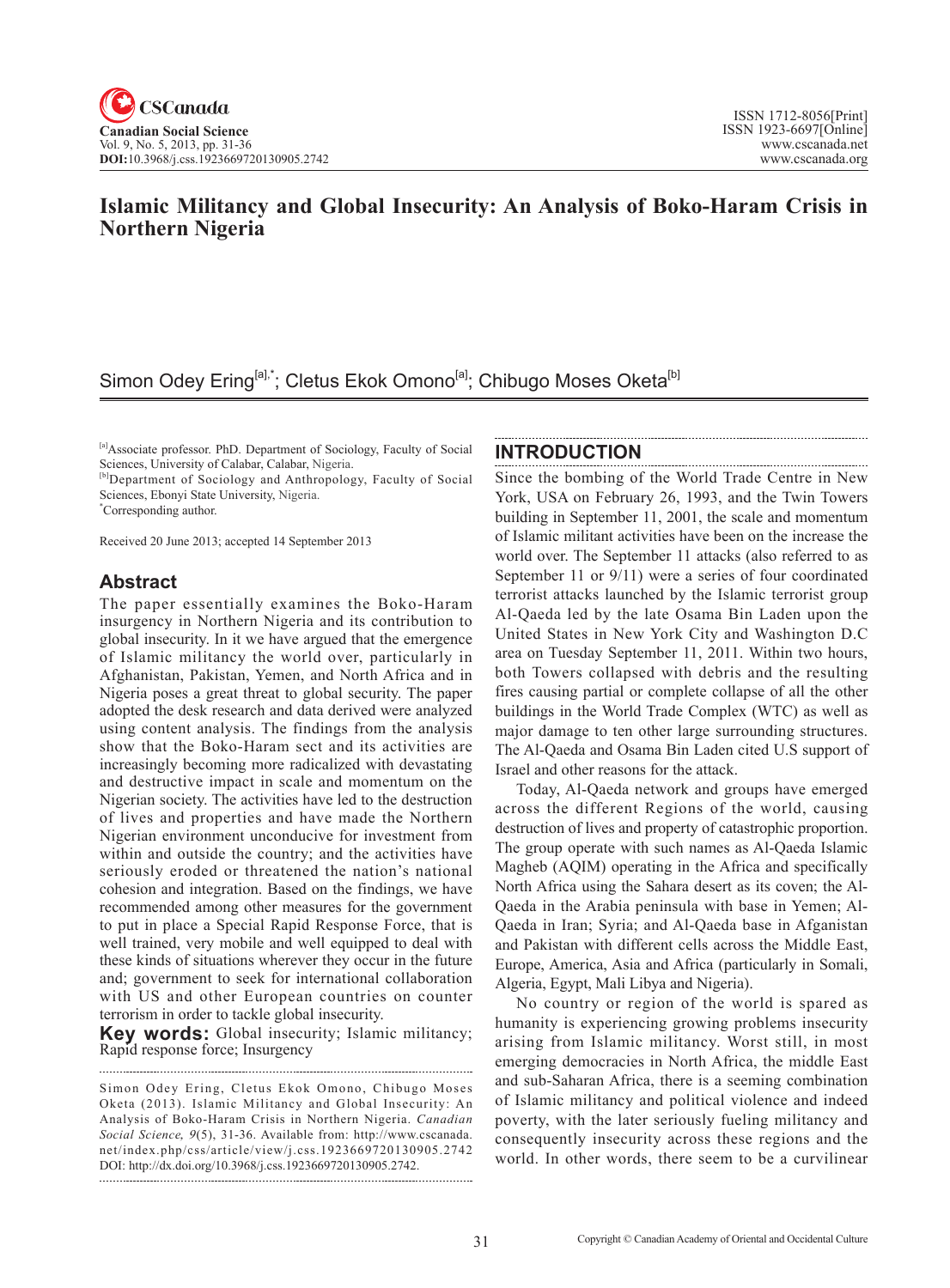relationship between high level or widespread poverty and youth restiveness occasion by Islamic groups.

Islamic militancy in North and West Africa exploded as a global issue after an international consortium of terrorists took hostage a number of gas workers in southern Algeria. Also, most of Africa's terror groups are a product of home grown inspired by corrupt and ineffective governments. The rise of homegrown militant groups provided the fertile ground for the arrival of a greater number of foreign extremist bringing with them expertise and weapons beyond the capacity of local countries security forces.

The use of Islamic militancy in the Sahel Northern Nigeria and the Horn of Africa has elevated attention to this evolving security concerns not only in the sub region but also in the world. According to Ostebo (2012) Islamic militancy refers to Muslim groups and movements that are based on religious preferences seek to enforce religious, social and political norms through violence. By religious preferences he said, are defined as scriptural based interpretations viewed by actors as authoritative. Islamic militancy is different from Islamic movements that seek political change through non violent means or to promote reforms of a religious nature. We find these in Somali's al Shaba; Egypt's Muslim brotherhood and the Taliban group in Afghanistan and Pakistan. However, both groups seem to collaborate in fostering Islam.

In Nigeria, issues linked to politico-religion and widespread poverty has led to the emergence of a number of local militants that have embraced Al Qaeda type ideology. This is the case with the emergence of Boko Haram sect (which means Western Education is sin) and the Ansaru groups. These sects have unleashed a reign of terror on Nigerians and rendered the social, economic and political infrastructure irrelevant. The situation has also made the poorly equipped and funded Nigerian Police Force useless and unleashed insecurity in Northern Nigeria and the Nation in general. This study attempts to analyse Islamic militancy and the problem of insecurity in the world using Boko Haram sect as the point of reference, or analysis.

### **1. MATERIAL AND METHOD**

The study relied mainly on desk research in which we examined journals, newspapers, and other publications on the Boko Haram activities and other Islamic militant groups in Nigeria and the world at large. In it, we adopted content analysis in analyzing data derived from the desk research. The concerns were to examine the security challenges or implications of the Boko-Haram crises in Nigeria and on the basis of these make concrete recommendations for tackling the challenges.

# **2. LITERATURE REVIEW/THEORETICAL UNDERPINNING OF ISLAMIC MILITANCY AND INSECURITY**

Nigeria is a West African country that is the size of Texas in USA with a population of 140 million (NPC, 2006) but the current projected population is 160 million people. It is multi ethnic and multi-lingual society, with a number of religious orientations. While Islam is the dominant religion in the north, there are still a pocket of Christian adherers and animist also. The south west of Nigeria is predominantly Christian but with a good number of Muslim population. However, the South South and South East have 99 per cent of her population, Christians, with a few animist and other traditional worshippers.

Boko-Haram was established in 2002 by Mohammed Yusuf, a self-educated activist, who was inspired by Islamic Muslim Students Society of Nigeria (MSSN) formed in 1954 by Ibrahim al Zakzaki and Jafar Mahmud Adam. His strict enforcement of Sharia Law introduced in Northern Nigeria in the early 2000 helped to radicalize the sect.

The Boko-Haram sect seeks to institute an Islamic state of medieval type that had existed in the old Sokoto caliphate in Northern Nigeria. It believes that secular school system (that is, western education) has indeed brainwashed Nigerians to accept the post-colonial western order, and forget the Islamic ways that had existed before. It is also believed that western education brought with it western culture which came to bastardise the indigenous and cherished traditions of the people. Today, most of the ills that existed are blamed on the emergence of western education. Therefore, the problems of corruption, poverty, unemployment and other social vices came about because of western education, which should be done away with.

Historically, Islamic militancy in Nigeria can be traced to the activities of the Maitatsine sect in Kano, and other areas of Northern Nigeria in the 1980s. The group was described as the forerunner of Islamist militant groups, the Boko-Haram and the Ansaru (Bako, 2012). It came into limelight as a result of the violent and prolonged armed confrontation with the Nigerian security and military agencies. The violent confrontation later spread to other states of the North but were immediately put off or contained by Nigerian security forces. The emergence of these militant groups were unconnected with the desire of the Muslims to embrace Islamic law to govern their lives coupled with the failure of western-trained elites to deliver social and economic services through western secular state functions. There is the contention among the adherers that obedience to God (Allah) engenders peace and progress which their elites were incapable of providing (Isa, 2013). The concern is that most of these Muslims were largely peasants, unemployed or landless proletarians, and therefore aspired to have a society liberated from injustice, inequality, corruption, crime, inefficiency, backwardness, social dislocation and neglect. Therefore, it could be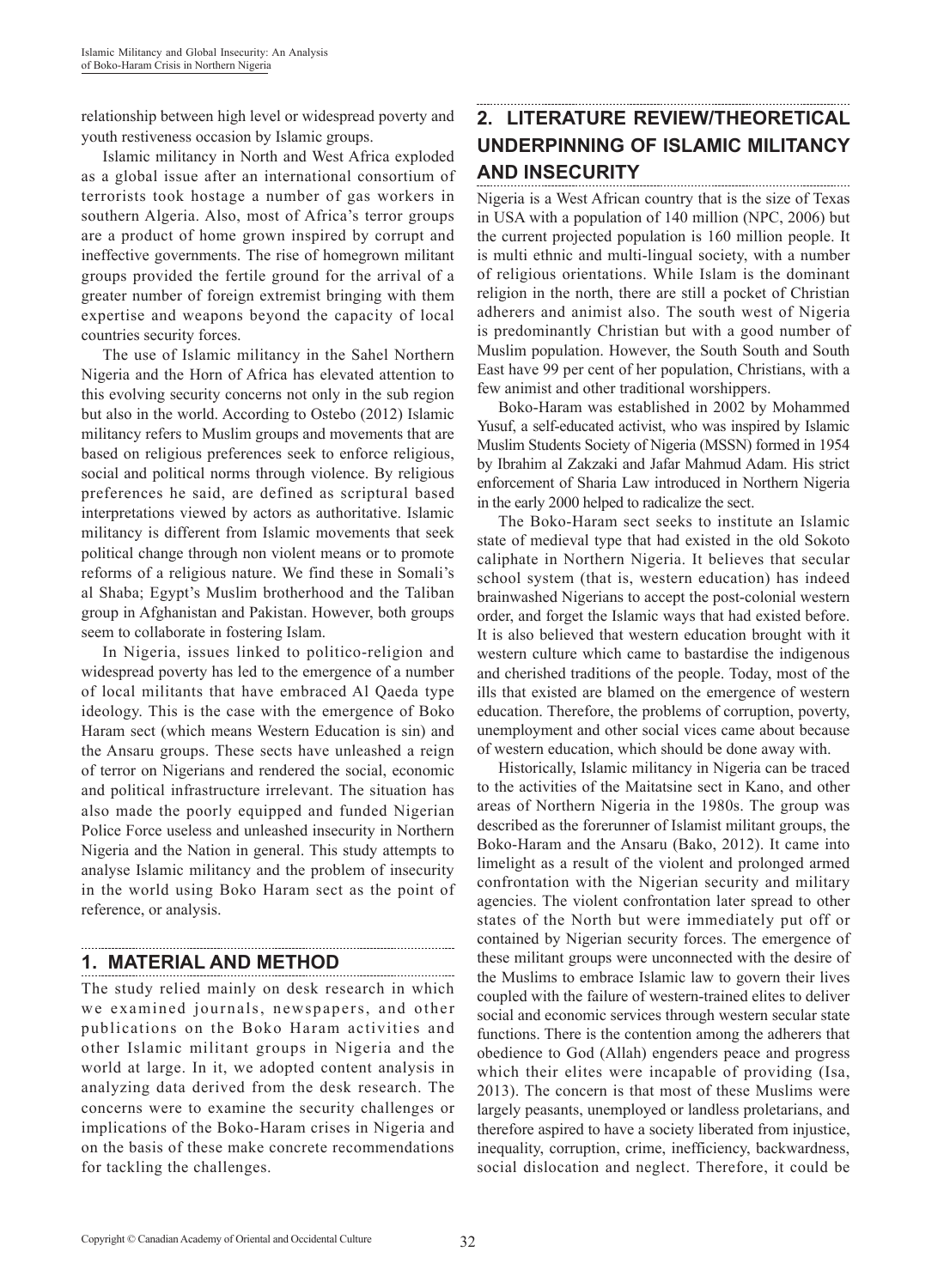argued here that the popularity of militant Islamist groups or movement in Northern Nigeria can be attributed to the fertile ground sown by these factors, some of which are increased inequality, rising widespread poverty, of failed social services, insecurity and weak authoritarian Nigerian state.

In South East Asia, there is a set founded by Muhammad Ibn al-Wahhab (1702-1791) and rejected all Islamic practices adopted after the Third century of the Muslim era. Wahhab considered it a duty to conquer all other "heretical sect of Islam" practiced among Muslims around the world, (Abuza, 2003).

Similarly, Akbazadeh and Ferthi (2007) have argued that the widely felt sense of insecurity in the West is shared by Muslims both within and outside western societies. In other words, the growing Islamic militancy and the resultant issues of insecurity and measures by western powers have contributed to a pervasive sense among Muslims of being under attack both physically and culturally. These concerns have further influenced Muslims to want to die even defending their cherished beliefs and culture.

Theoretically, the militant activities can be explained using the conflict paradigm as put forward by Karl Marx (1818-1883). We can identify three key components in Marx's paradigm. First, is that conflict is a common and ongoing feature of society. Second, is that society is made up of two main groups or classes (the haves and the havenot) with conflicting values and interests. Finally, is that societal conflict occurring between the dominant and subordinates social groups who are in competition over scare resources.

In Nigeria, the bourgeoisie who come mainly from members of the political, economic, cultural and traditional classes or elites own all the wealth in society. They also own and control the means of production and distribution in the society. These classes appropriate all the wealth of society, while the proletariats are hired as political thugs, election riggers and security guards for use during electioneering campaigns. The unfortunate fact of the matter, is that immediately after the elections, these so called political thugs are done away with and left to perpetuate havoc (armed robbery, kidnapping and assassinations) in the society. Therefore, the failure of members of the political class coupled with the failure of western educated elites to deliver on their social and economic services have led to many youths to become ready tools in the hands of jihadists and Al Qaeda militant groups.

# **3. THE IMPLICATIONS OF BOKO -HARAM INSURGENCY AND GLOBAL INSECURITY**

The use of force by these militant group in their operations potent great risk for the Nigerian State and other countries within the West African sub-region and in indeed the

world. This is the case with the Al-Shaba militant group in Somali with destabilizing effects in neighboring Ethiopia, Kenya, Uganda and Tanzania and the al Qaeda in Islamic Maghreb (AQIM) in Mali with it activities affecting Algeria, Tunisia, Mauritania, Libya, Niger Chad and Nigeria. Evidences show that the Boko -Haram sect had their training and technical support from Mali, in the area of Al Qaeda style operation and weaponry.

Islamic insurgency has made it difficult for citizens and even foreigners to exercise their rights of freedom of movement and association. In most areas of Bornu, Yobe and Adamawa States in Nigeria, people cannot gather for any leisure or social activity including marriages because of frequent attacks or the threat of attacks by Boko-Haram militants. Foreigners and their embassies are not spared. The bombing of United Nation (UN) office in Abuja, Nigeria in August 26, 2011, where 18 persons lost their lives and several others injured was a clear example.

Similarly, the US and other major European nations have continued to issue travel advisory to their citizens and in most cases close their embassies in some part of the world (North Africa Middle East and Asia). Travel advisory to their citizens in specific countries like Mauritania, Algeria, Tunisia, Libya, Egypt, Yemen, Iraq, Pakistan, Syria and Afghanistan have become frequent precautionary measures because of the threat of militant attacks. Nigeria may not have been listed among the countries in spite of the Boko-Haram insurgence but there is the urgent need to guide against this.

The Boko-haram with its splinter groups, the Jama'atu Ansarul Musilimina fi Biladin Sudan (meaning supporters of Islam in the land of Sudan) and others have created insecurity of lives and property. Studies (Njadvara, 2013; Folarin, 2013, Ukoh, 2003 and Zachary, 2003) have shown that the activities or mayhem by the Boko-Haram have destroyed over 8000 lives, and more than 4000 buildings across Northern Nigeria. The militant attack alone in Baga, left more than 2,275 buildings destroyed and 183 bodies of dead victims, including 36 terrorist (Human Right Watch, 2013).

It is on records, that militant activities of Boko-Haram, took control of 25 local government areas in Bornu State out of 27 local government areas and many others in Yobe State. The Magumeri and Gwoza local government areas of Bornu State, because of the peculiar nature (the hilly mountains) and the tacit connivance of some locals with the sect have made it difficult (Alli, 2013). In other words, until recently, when Emergency rule was declared in three states of Bornu, Adamawa and Yobe in May 13, 2013, Boko Haram rendered political activities in them useless. Civil servants could not go to work as they have to run for their dear lives. The institutions and governance structures in most part of these three states were rendered redundant. Even with the amnesty and the claim of continued dialogue by the Nigerian government with the sect Boko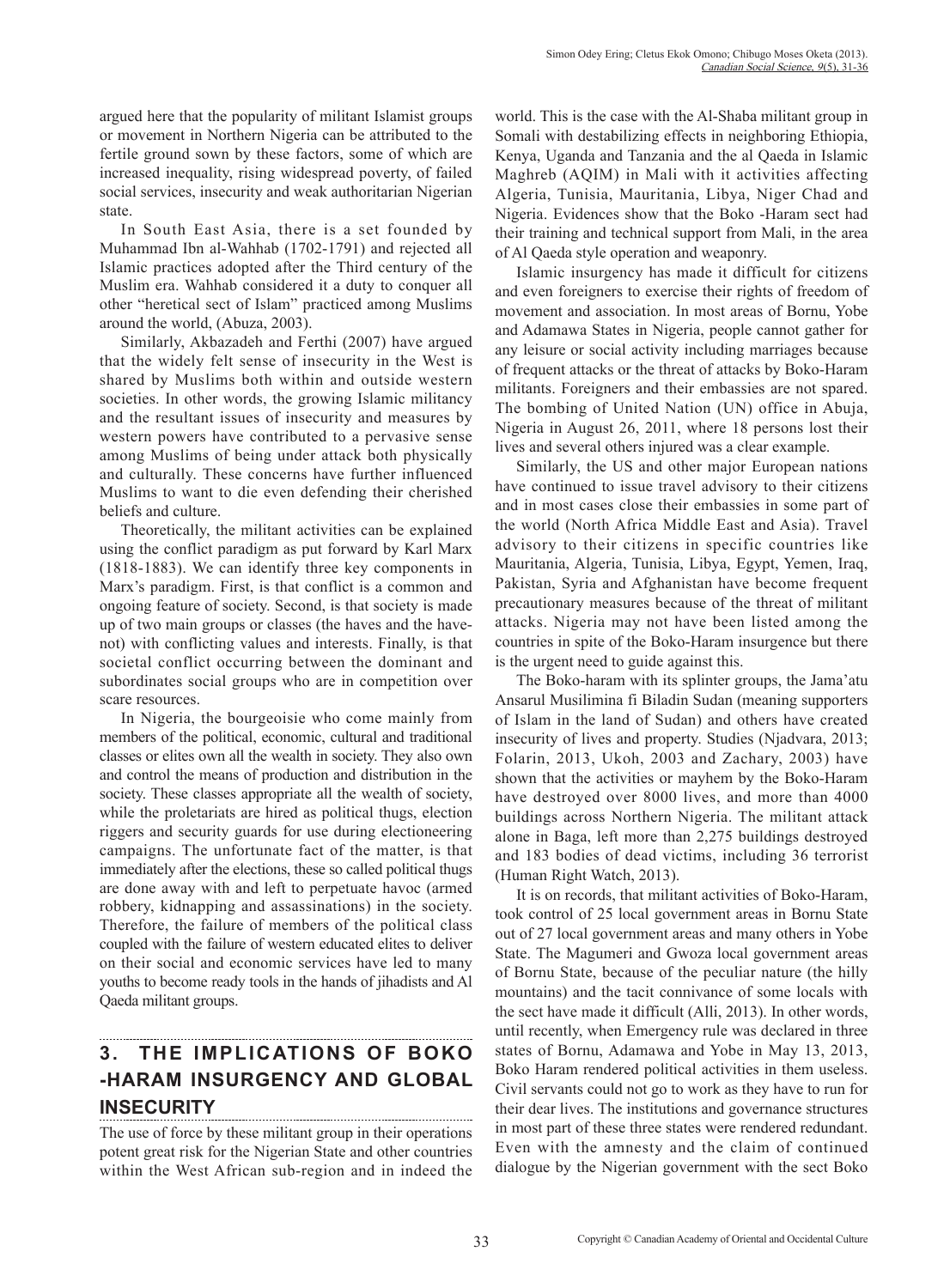Haram has continued to unleash terror on the citizenry. On Tuesday, August 13, 2013, more than 56 worshippers were slaughtered in a mosque in Bornu State (Famutimi, 2013).

The Boko Haram insurgency, which the group says is aimed at creating an Islamic state in the country's main Muslim North has cost more than 8000 lives since its operation in 2009, including by the security forces. In December 25, 2011, men of the Boko Haram sect carried out the bombing of Madalla's St. Theresa Catholic Church in which 43 persons lost their lives. The incidence affected business activities including the popular Madallah markets. Scholars have maintained that its activities are affecting national integration. Boko-Haram by its activities first, targeted security forces and then non-Muslims of southern extraction and to some extent Christians in the North. Their concern was that the non-Muslims must leave the North for the Northerners and therefore targeted their properties and whatever has any bearing of the Easterners, the south south and south west. Traders who were mainly from the east were targeted and properties destroyed. Within the period there was serious misgiving, mistrust, animosity and resentment among other ethnic groups whose kinsmen had lived in the North for years. It arouses ethnic question and the need for the corporate existence of Nigeria, particularly against the backdrop of the killings and destructions of properties.

In addition, Boko-Haram activities affected the deployment of members of National Youth Service Corps (NYSC) to the Northern States particularly the states of Adamawa, Bornu, Yobe and Plateau. The NYSC was scheme created in 1973 by the then General Yakubu Gown administration as a policy of reintegrating Nigerians into one Nigeria. Youths who graduated from universities and polytechnics within and outside the country were mandatorily required to serve the nation for a one year period in states other than their own. This scheme to say the least has been a huge success leading to many youths engaging in intermarriages and others given jobs in states where they had served and because of exemplary performance.

However, since the onslaught of the Boko-Haram in 2009, leading to the killings and maiming of a number of these youths posted to Bornu, Jos, Adamawa and Yobe states, the NYSC scheme and its laudable policy has been seriously questioned. Many scholars and politicians in the south east, south south and south west have been calling for it to be scrabbed or the objectives revisited and amended to allow youths to serve in their home states. The seriousness of the insecurity has led the government to redeploy corp members serving in the affected states to other more relatively peaceful states of the federation.

Boko-Haram activities have crippled educational activities in most parts of Adamawa, Bornu and Yobe states. The insurgents have invaded primary and secondary schools, killing scores of children and their teachers in savage attacks unknown in modern history. In the mix of this insecurity, parents have to withdraw their children and wards, some undergraduates of higher institutions in the states affected have also sort admissions in equivalent schools in the south. Governments have been forced to also close down some of the schools in the most notorious areas that the sect has major hold. This has worsened the illiteracy rate in a region where illiteracy rate is as high as 80 percent, with many children roaming the streets.

The cost of terror attacks and the military offensive has made the cost of the already fragile and dysfunctional Nigerian economy unbearable. Boko-Haram attacks telecommunication infrastructure, schools, government buildings and others, all of which requires enormous money to replace. The cost of maintaining the security forces in this volatile region has more than doubled both in men and material.

Boko-Haram crises and anti-insurgency operations and general insecurity had uprooted or displaced over 6000 people in north-eastern Nigeria. The United Nation High Commissioner for Refugees (UNHCR) maintained that 6,240 people have taken refuge in Niger Republic for safety reasons. Others from Adamawa have also cross over to Cameroun and Chad republics since the crises started in 2009 (UN, 2013).

Also, the insecurity created by the Boko-Haram sect in Nigeria has made it necessary for the leaders to also contribute troops to Mali's French led intervention force. Today, with the withdrawal of French forces Nigeria has taken the mandate of leading the African intervention force. The Nigerian government made that timely intervention because it was reported that the Boko-Haram insurgents were involved in the broad coalition of terror groups in the Islamic Mangreb, who were helping the Tuaregs to topple the Malian government (Okotie, 2013). The operation in Mali is costing the country millions of dollars. The argument is that there is no wasteful spending considering the pre-captive nature of the intervention. The anti-terror war against Boko-Haram, and other armed groups is taking a heavy toll on our finances.

Interestingly also, the state of emergency in the North-East and the accompanying military operations in that axis have the potential of adversely affecting economic activities generally, including agricultural production and food prices as well as consumer demand. Scholars have argued that the insurgency and its activities have the potential of crippling the economy of northern Nigeria, and affecting economic growth, particularly in a period where food production is decreasing in alarming proportion.

There is also the larger threat of instability in the entire Sahel region, where the Al-Qaeda's influence appears to be growing worst. Though the militant Al-Qaeda group seem seriously weakened after the killing of Osama Bin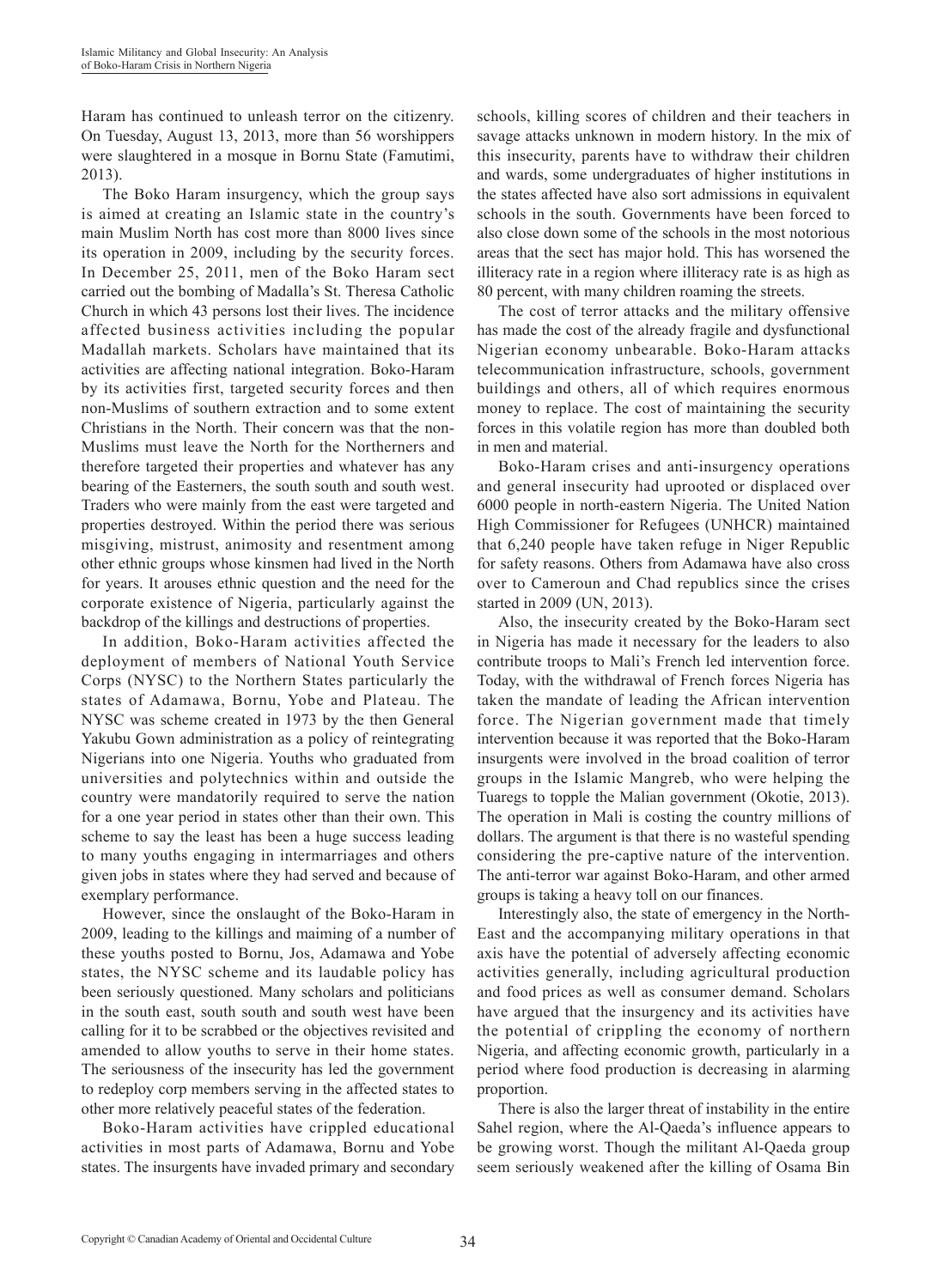Ladin and some of his key lieutenants by the United States special forces, the terrorist network appears to be regaining capacity with the enlisting of regional terror groups like Al-Shaabbah, in the Eastern Horn of Africa, and the Al Qaeda in the Arabian peninsula and our home grown Boko-Haram. This is coupled with the effect of the Arab spring that has created a wave of instability in North Africa and the Middle East. Particularly, splinter groups seem to be emerging in Libya, Tunisia, Egypt, Yemen and Syria with the possession of heavy weapons.

The general atmosphere of insecurity created in the North by the Boko-Haram sect will for a considerable long time to come discourage investment from within and outside the country. No investor with his or her right senses will put money in an area where it will not yield any return to investment or go into the drain. One of the main facilitating factors for investment to strive is a conducive environment in terms of infrastructural development and security of lives and property. Where these are lacking, it becomes difficult for would be investors to be attracted to such an area or country. In other words, a secured and favourable investment climate is a pre-condition for investment. Evaluating a country risk in terms of Economic and Political Risks are too main sources of risk that need to be considered when investing, that is, risks that might result in unexpected investment losses.

## **4. ISLAMIC MILITANCY AND THE WAY FORWARD**

The Boko-Haram crises in Northern Nigeria has provided the basis to come up with cogent recommendations as the way forward in handling issues such as this and others.

There is need for the Nigerian government to put in place a Rapid Response Squad or a Special Force, specially trained, well equipped and highly mobile to intervene and handle these kinds of crises situations. The absent of this kind of outfit almost made a mockery of the Nigerian government and the security forces in dealing with the militant activities in the Niger Delta until the granting of Amnesty by the Yardua's government in 2009. The same is the situation in Northern Nigeria that has led to the loss of so many lives and property of both civilians and security forces and placing a greater burden on the country's finances. The Police Mobile Force, could have been able to contain this insurgency but for the lack of adequate training and equipment. Beyond the Police Mobile Force, the Boko Haram and the Nigeria crises have necessitated the creation of a Rapid Response Force drawn from the Army, Navy, Air Force and the Police. It should be a highly mobile force, well equipped and well trained for all kinds of situation and terrain. This force must be different from the regular army.

Allied to the creation of the Special Response Force

(SRF) above, the federal government must begin the process of fashioning out a comprehensive long-term anti-terrorist strategy to deal and checkmate likely international terror campaign to Nigeria. Government must evolve a strategy that is back up with legislation from the national assembly to deal with terrorist attacks from outside and those using Nigeria as recruiting ground and conduct to purchase weapons. The absence of this is affecting the trial of Lebanese Hezbollah men arrested in Kano for shopping for weapons for Hezbollah.

Nigeria must find a way to enter into collaboration with other developed countries like the United States of America, Britain and other European countries to combat terror threat. Islamic militancy poses a global threat to security and needs a combine effort to tackle it. We do not doubt the capacity of Nigerian security forces to handle security issues, indeed they are doing well, but international security calls for international security agencies networking to tackle global security. In other words, government must seek for the assistance of the US in the area of its know-how in counter-terrorism warfare either through technical assistance, training of our forces, specifically, the Rapid Response Force, mentioned above, intelligence sharing and or direct military cooperation without necessarily compromising our sovereignty.

Government must as a matter of urgency address or tackle the problems of sprawling poverty and mass illiteracy in the region. The Central Bank of Nigeria (CBN) put the poverty figures at above 66 percent of which the North is most affected. Researches have shown that the political elites, particularly in the North East of Nigeria have failed in providing the needed socio-economic services and empowerment for the poor thereby making the youths in the region ready tools for recruitment by the Islamic fundamentalists.

Nigeria's security and intelligence agencies must incorporate "predicting policing" as a new security strategy in its crime prevention. "Predicting policing" as a new thinking in security management and crime prevention entails special training in the understanding of human behaviour to know their thoughts and direction of thinking and the ability to apprehend criminals before they manifest such behavior that may result into crime. Above all, the Nigeria Security Agencies must strengthen its intelligence gathering capacity to always nib in bud issues that threaten national security and others.

Finally, the option of Amnesty for Boko-Haram sect members and leaders may not work. The fact that the amnesty programme had minimal success in the Niger Delta crises against the backdrop of trillion of naira spent, does not mean it would success in the North. While the Niger Delta militants and their leaders were willing to accept the offer, the Boko Haram Islamists on the other hand are not ready. Instead they have continued to carry out strings of attacks and killings of innocent lives. The